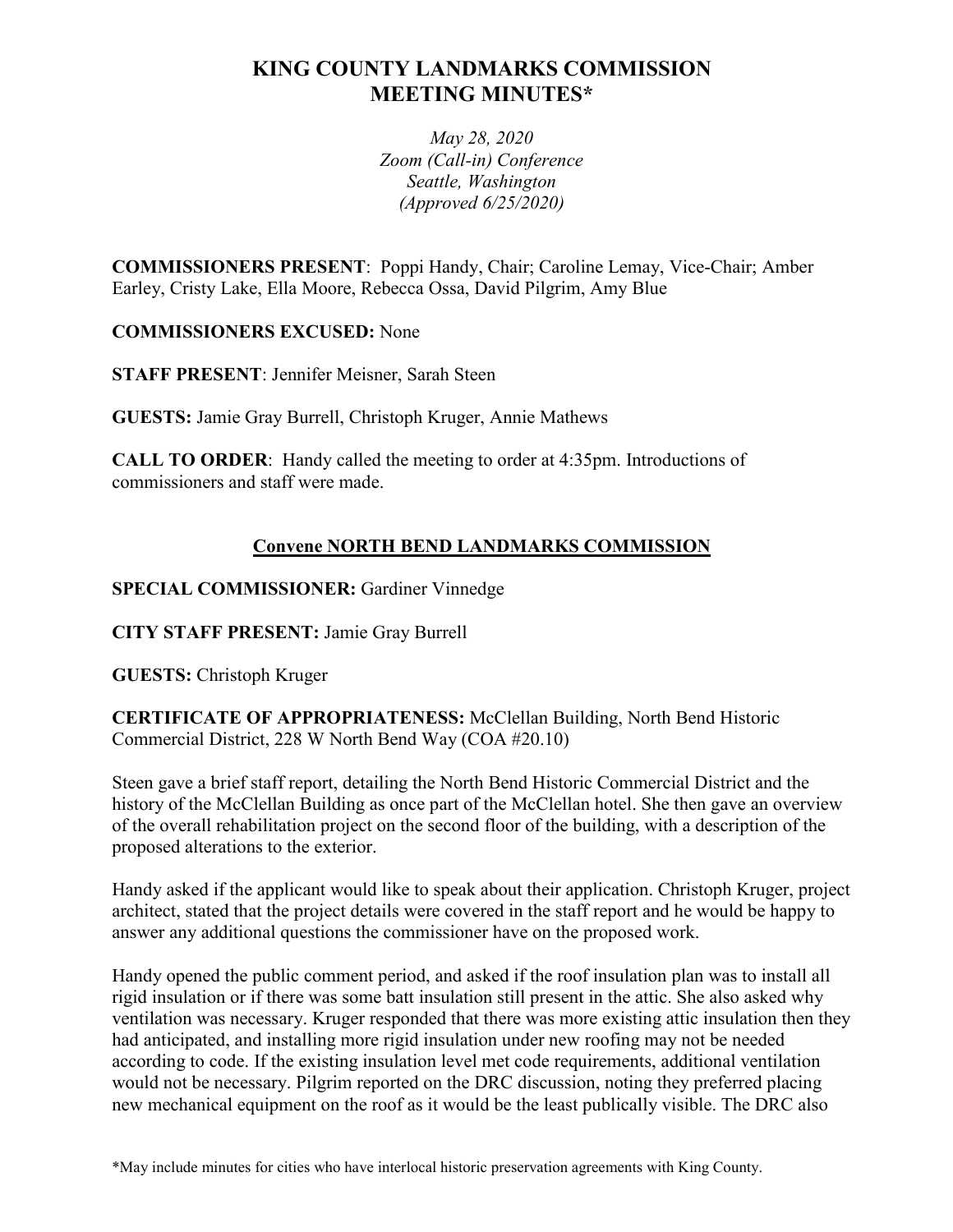King County Landmarks Commission Meeting Minutes May 28, 2020 Page **2** of **3**

recommended metal-clad wood windows with a white sash color, to match the existing (vinyl) sash on the west elevation which would remain in place.

After a discussion about the plan to remove existing residential apartment units to create an openplan office space, Lake asked if any of the interior had been documents, as they may be original to the period of time the building was a hotel. Kruger stated that the second floor had been extensively remodeled in the early 1990s, and it was unlikely any interior historic features remained.

Handy asked if the commissioners or members of the public had any additional questions, hearing none, she closed the public comment period and called for a motion.

Blue/Pilgrim moved to approve the application as outlined in the DRC report with the following conditions: that the new windows installed on the east elevation be metal-clad wood with white colored sash; any new mechanical equipment be installed on the roof, away from public visibility; and that the applicant confirm final roofing insulation plan with HPP staff prior to installation. The motion passed 9-0.

## **PUBLIC COMMENT:** None

#### **ADJOURN**

# **Convene KING COUNTY LANDMARKS COMMISSION**

**APPROVAL OF MINUTES:** No meeting minutes were presented for approval

## **GUESTS:** Annie Mathews

**CERTIFICATE OF APPROPRIATENESS**: Jim Ellis Preston Activity Center (COA #20.09) – proposal to install new gazebo on activity center grounds.

Steen presented a brief staff report on the location and history of the activity center, detailing its significance for its rustic CCC-era design and its ongoing community function as a public gathering space. She also noted that a cedar gazebo matching the one proposed had been located to the south of the center on a parcel not owned by King County, but had been removed in 2019 for safety reasons. King County Parks was proposing to install a gazebo of the same design in a new location behind the activity center.

Handy asked if the applicant would like to speak about their application. Annie Mathews, Capital Projects Manager for KC Parks, said she would be happy to answer any questions the commissioners had about the project, noting that King County HPP was already working through the cultural resources/archaeology report for the project site. Pilgrim gave a report on the DRC discussion, noting that they had asked why the new location was selected behind the activity center, and for additional details on the foundation plan. He also stated that the DRC saw no conflict with the proposed design of the gazebo.